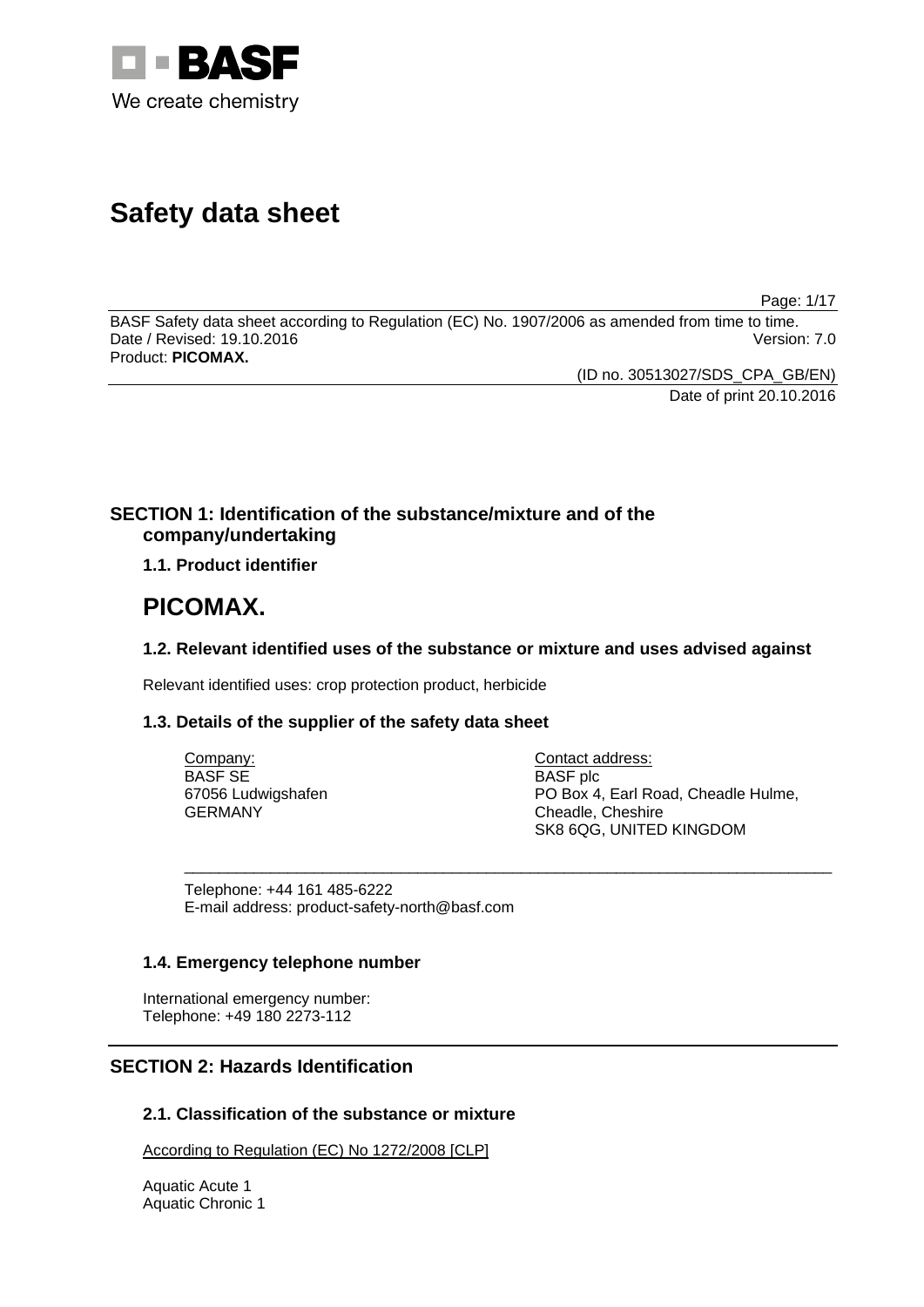Page: 2/17

BASF Safety data sheet according to Regulation (EC) No. 1907/2006 as amended from time to time. Date / Revised: 19.10.2016 **Version: 7.0** Product: **PICOMAX.**

> (ID no. 30513027/SDS\_CPA\_GB/EN) Date of print 20.10.2016

#### H410, EUH401

For the classifications not written out in full in this section the full text can be found in section 16.

### **2.2. Label elements**

Globally Harmonized System (GHS) in accordance with UK regulations.

Pictogram:



Signal Word: Warning

Hazard Statement: H410 Very toxic to aquatic life with long lasting effects. EUH401 To avoid risks to human health and the environment, comply with the instructions for use.

Precautionary Statements (Response): P391 Collect spillage.

Labeling of special preparations (GHS): EUH208: May produce an allergic reaction. Contains: PENDIMETHALIN, 1,2-BENZISOTHIAZOL-3(2H)-ONE

### **2.3. Other hazards**

According to Regulation (EC) No 1272/2008 [CLP]

See section 12 - Results of PBT and vPvB assessment.

If applicable information is provided in this section on other hazards which do not result in classification but which may contribute to the overall hazards of the substance or mixture.

### **SECTION 3: Composition/Information on Ingredients**

### **3.1. Substances**

Not applicable

### **3.2. Mixtures**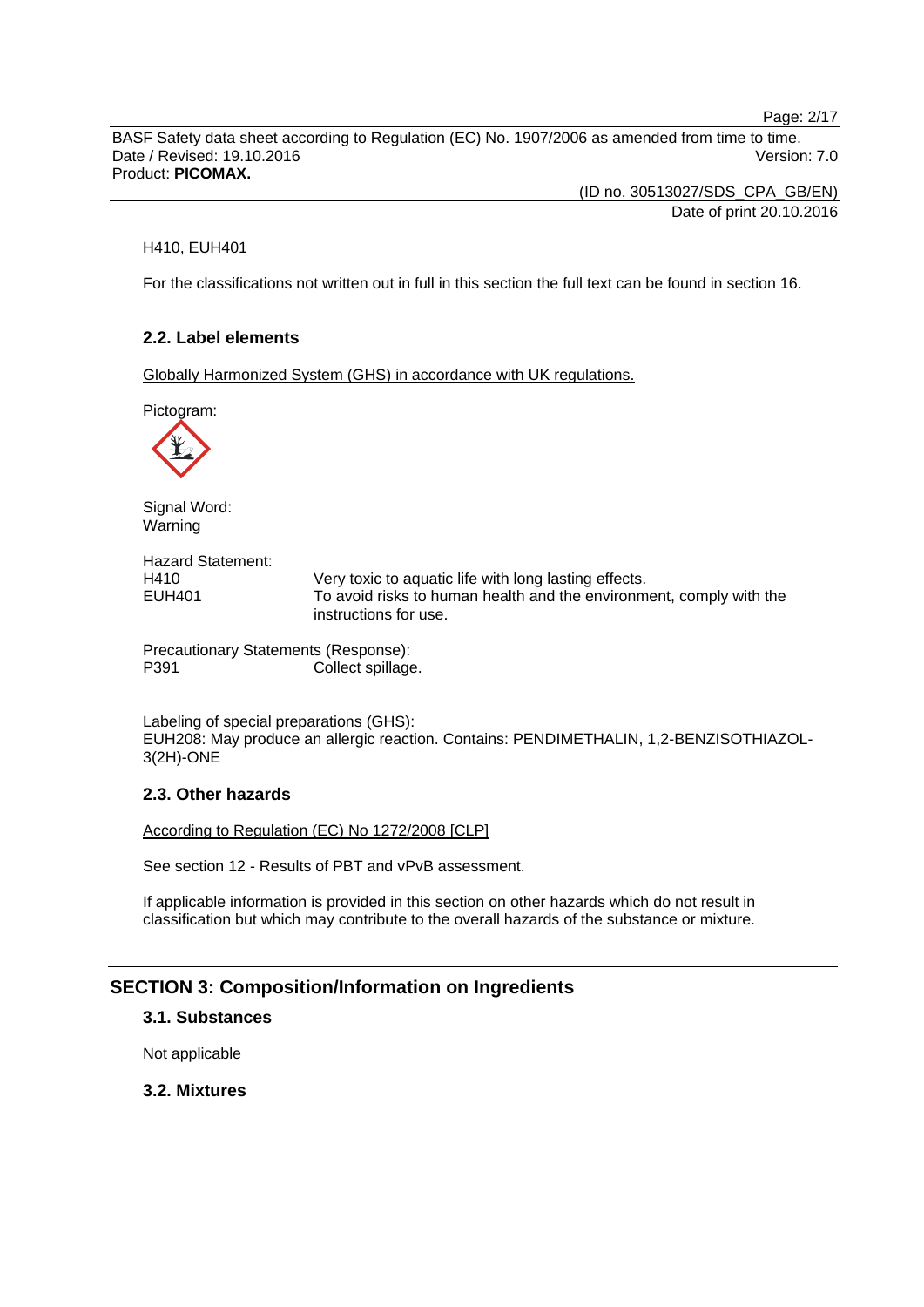Page: 3/17

BASF Safety data sheet according to Regulation (EC) No. 1907/2006 as amended from time to time. Date / Revised: 19.10.2016 **Version: 7.0** Product: **PICOMAX.**

(ID no. 30513027/SDS\_CPA\_GB/EN)

Date of print 20.10.2016

#### Chemical nature

crop protection product, herbicide, suspension concentrate (SC)

Hazardous ingredients (GHS) according to Regulation (EC) No. 1272/2008

pendimethalin (ISO); N-(1-ethylpropyl)-2,6-dinitro-3,4-xylidine Content (W/W): 28.8 % CAS Number: 40487-42-1 EC-Number: 254-938-2 INDEX-Number: 609-042-00-X Skin Sens. 1 Aquatic Acute 1 Aquatic Chronic 1 H317, H400, H410

> Differing classification according to current knowledge and the criteria given in Annex I of Regulation (EC) No. 1272/2008 Skin Sens. 1B Aquatic Acute 1 Aquatic Chronic 1 H317, H400, H410

picolinafen (ISO); 2-Pyridinecarboxamide, N-(4-fluorophenyl)-6-[3-(trifluoromethyl)phenoxy]- Content (W/W): 1.4 % CAS Number: 137641-05-5 Aquatic Acute 1 Aquatic Chronic 1 H400, H410

1,2-benzisothiazol-3(2H)-one; 1,2-benzisothiazolin-3-one

Content (W/W):  $< 0.05$  % CAS Number: 2634-33-5 EC-Number: 220-120-9 INDEX-Number: 613-088-00-6 Acute Tox. 4 (oral) Skin Corr./Irrit. 2 Eye Dam./Irrit. 1 Skin Sens. 1 Aquatic Acute 1 M-factor acute: 10 H318, H315, H302, H317, H400

Specific concentration limit: Skin Sens. 1: >= 0.05 %

Propane-1,2-diol Content (W/W): < 10 % CAS Number: 57-55-6 EC-Number: 200-338-0 REACH registration number: 01- 2119456809-23

Silicon dioxide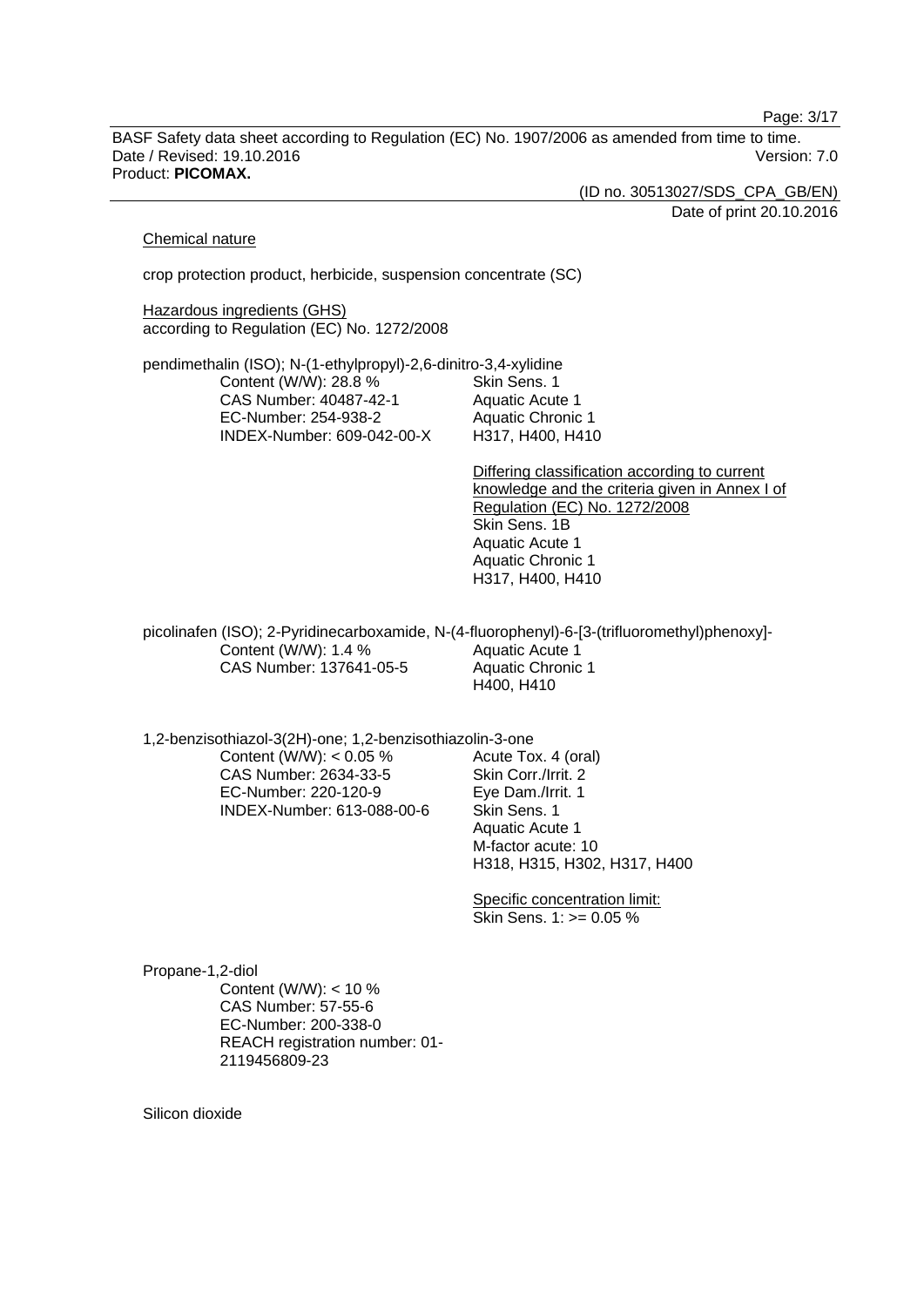Page: 4/17

BASF Safety data sheet according to Regulation (EC) No. 1907/2006 as amended from time to time. Date / Revised: 19.10.2016 **Version: 7.0** Product: **PICOMAX.**

(ID no. 30513027/SDS\_CPA\_GB/EN)

Date of print 20.10.2016

Content (W/W):  $< 5 \%$ CAS Number: 7631-86-9 EC-Number: 231-545-4 REACH registration number: 01- 2119379499-16

For the classifications not written out in full in this section, including the hazard classes and the hazard statements, the full text is listed in section 16.

### **SECTION 4: First-Aid Measures**

### **4.1. Description of first aid measures**

Show container, label and/or safety data sheet to physician.

Remove contaminated clothing.

If inhaled: Keep patient calm, remove to fresh air, seek medical attention.

On skin contact: Wash thoroughly with soap and water.

On contact with eyes: Wash affected eyes for at least 15 minutes under running water with eyelids held open.

On ingestion: Immediately rinse mouth and then drink 200-300 ml of water, seek medical attention.

#### **4.2. Most important symptoms and effects, both acute and delayed**

Symptoms: The most important known symptoms and effects are described in the labelling (see section 2) and/or in section 11., Further important symptoms and effects are so far not known.

### **4.3. Indication of any immediate medical attention and special treatment needed**

Treatment: Treat according to symptoms (decontamination, vital functions), no known specific antidote.

### **SECTION 5: Fire-Fighting Measures**

#### **5.1. Extinguishing media**

Suitable extinguishing media: water spray, carbon dioxide, foam, dry powder

#### **5.2. Special hazards arising from the substance or mixture**

carbon monoxide, Hydrogen fluoride, Carbon dioxide, nitrogen oxides, sulfur oxides The substances/groups of substances mentioned can be released in case of fire.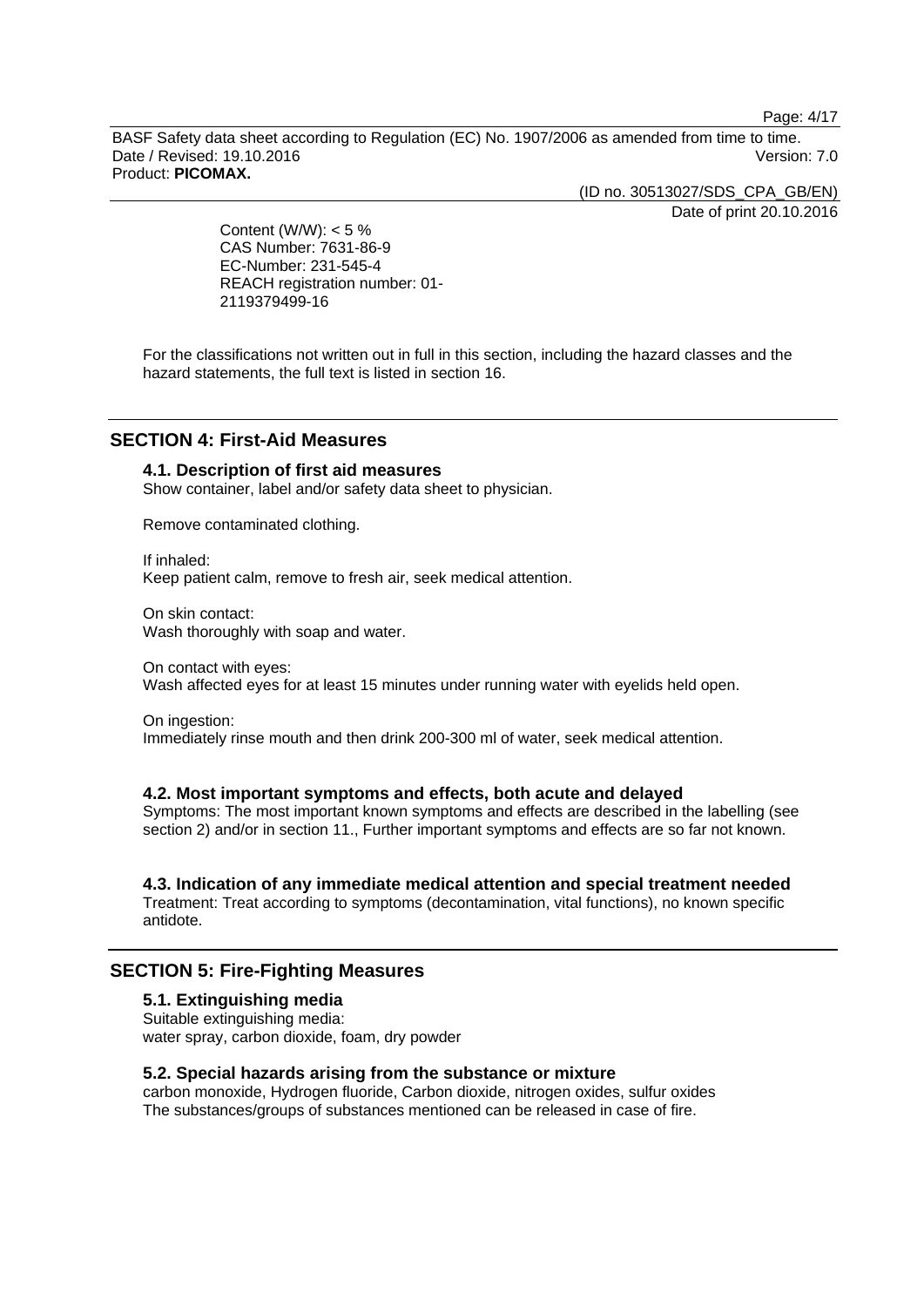Page: 5/17

BASF Safety data sheet according to Regulation (EC) No. 1907/2006 as amended from time to time. Date / Revised: 19.10.2016 Version: 7.0 Product: **PICOMAX.**

(ID no. 30513027/SDS\_CPA\_GB/EN)

Date of print 20.10.2016

### **5.3. Advice for fire-fighters**

#### Special protective equipment:

Wear self-contained breathing apparatus and chemical-protective clothing.

Further information:

Collect contaminated extinguishing water separately, do not allow to reach sewage or effluent systems. Dispose of fire debris and contaminated extinguishing water in accordance with official regulations. In case of fire and/or explosion do not breathe fumes. Keep containers cool by spraying with water if exposed to fire.

### **SECTION 6: Accidental Release Measures**

### **6.1. Personal precautions, protective equipment and emergency procedures**

Do not breathe vapour/spray. Use personal protective clothing. Avoid contact with the skin, eyes and clothing.

#### **6.2. Environmental precautions**

Do not allow contamination of public drains or surface or ground waters. Inform local water plc if spillage enters drains and the Environment Agency (England & Wales), the Scottish Environmental Protection Agency (Scotland), or the Environment and Heritage Service (Northern Ireland) if it enters surface or ground waters. Keep people and animals away.

### **6.3. Methods and material for containment and cleaning up**

For small amounts: Pick up with suitable absorbent material (e.g. sand, sawdust, general-purpose binder, kieselguhr).

For large amounts: Dike spillage. Pump off product.

Dispose of absorbed material in accordance with regulations. Collect waste in suitable containers, which can be labeled and sealed. Clean contaminated floors and objects thoroughly with water and detergents, observing environmental regulations.

### **6.4. Reference to other sections**

Information regarding exposure controls/personal protection and disposal considerations can be found in section 8 and 13.

### **SECTION 7: Handling and Storage**

### **7.1. Precautions for safe handling**

No special measures necessary if stored and handled correctly. Ensure thorough ventilation of stores and work areas. When using do not eat, drink or smoke. Hands and/or face should be washed before breaks and at the end of the shift.

Protection against fire and explosion:

No special precautions necessary. The substance/product is non-combustible. Product is not explosive.

### **7.2. Conditions for safe storage, including any incompatibilities**

Segregate from foods and animal feeds.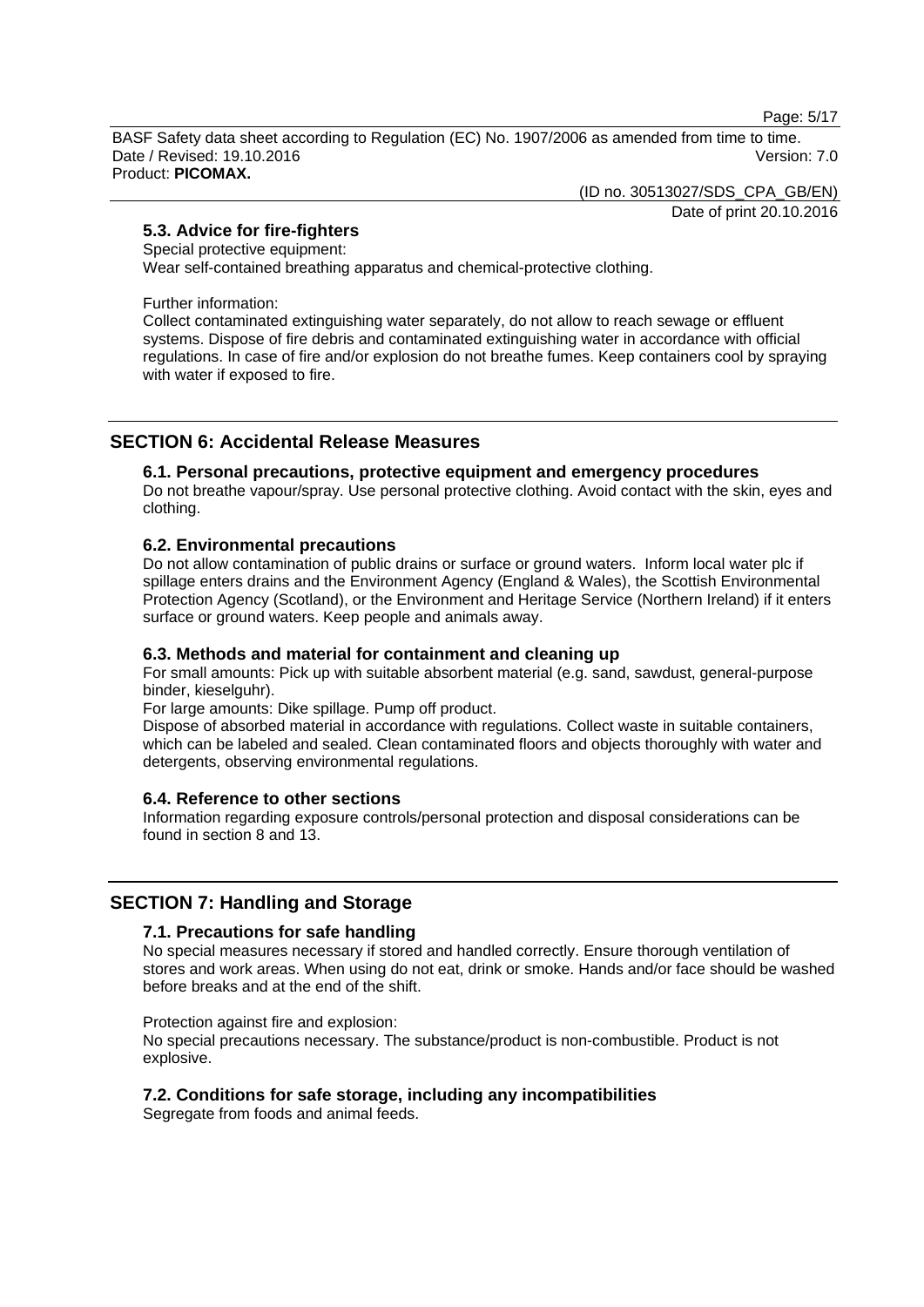Page: 6/17

BASF Safety data sheet according to Regulation (EC) No. 1907/2006 as amended from time to time. Date / Revised: 19.10.2016 **Version: 7.0** Product: **PICOMAX.**

(ID no. 30513027/SDS\_CPA\_GB/EN)

Date of print 20.10.2016

Further information on storage conditions: Keep away from heat. Protect from direct sunlight.

Protect from temperatures below: -5 °C

Changes in the properties of the product may occur if substance/product is stored below indicated temperature for extended periods of time.

Protect from temperatures above: 35 °C

Changes in the properties of the product may occur if substance/product is stored above indicated temperature for extended periods of time.

#### **7.3. Specific end use(s)**

For the relevant identified use(s) listed in Section 1 the advice mentioned in this section 7 is to be observed.

### **SECTION 8: Exposure Controls/Personal Protection**

#### **8.1. Control parameters**

Components with occupational exposure limits

57-55-6: Propane-1,2-diol TWA value 10 mg/m3 (WEL/EH 40 (UK)), Particulate TWA value 474 mg/m3 ; 150 ppm (WEL/EH 40 (UK)), Total vapour and particulates 7631-86-9: Silicon dioxide TWA value 6 mg/m3 (WEL/EH 40 (UK)), Inhalable dust TWA value 2.4 mg/m3 (WEL/EH 40 (UK)), Respirable dust

Refer to the current edition of HSE Guidance Note EH40 Occupational Exposure Limits (United Kingdom). For normal use and handling refer to the product label/leaflet.

### **8.2. Exposure controls**

Personal protective equipment

Respiratory protection: Respiratory protection not required.

Hand protection:

Suitable chemical resistant safety gloves (EN 374) also with prolonged, direct contact (Recommended: Protective index 6, corresponding > 480 minutes of permeation time according to EN 374): E.g. nitrile rubber (0.4 mm), chloroprene rubber (0.5 mm), butyl rubber (0.7 mm) etc.

Eye protection: Safety glasses with side-shields (frame goggles) (e.g. EN 166)

Body protection:

Body protection must be chosen depending on activity and possible exposure, e.g. apron, protecting boots, chemical-protection suit (according to EN 14605 in case of splashes or EN ISO 13982 in case of dust).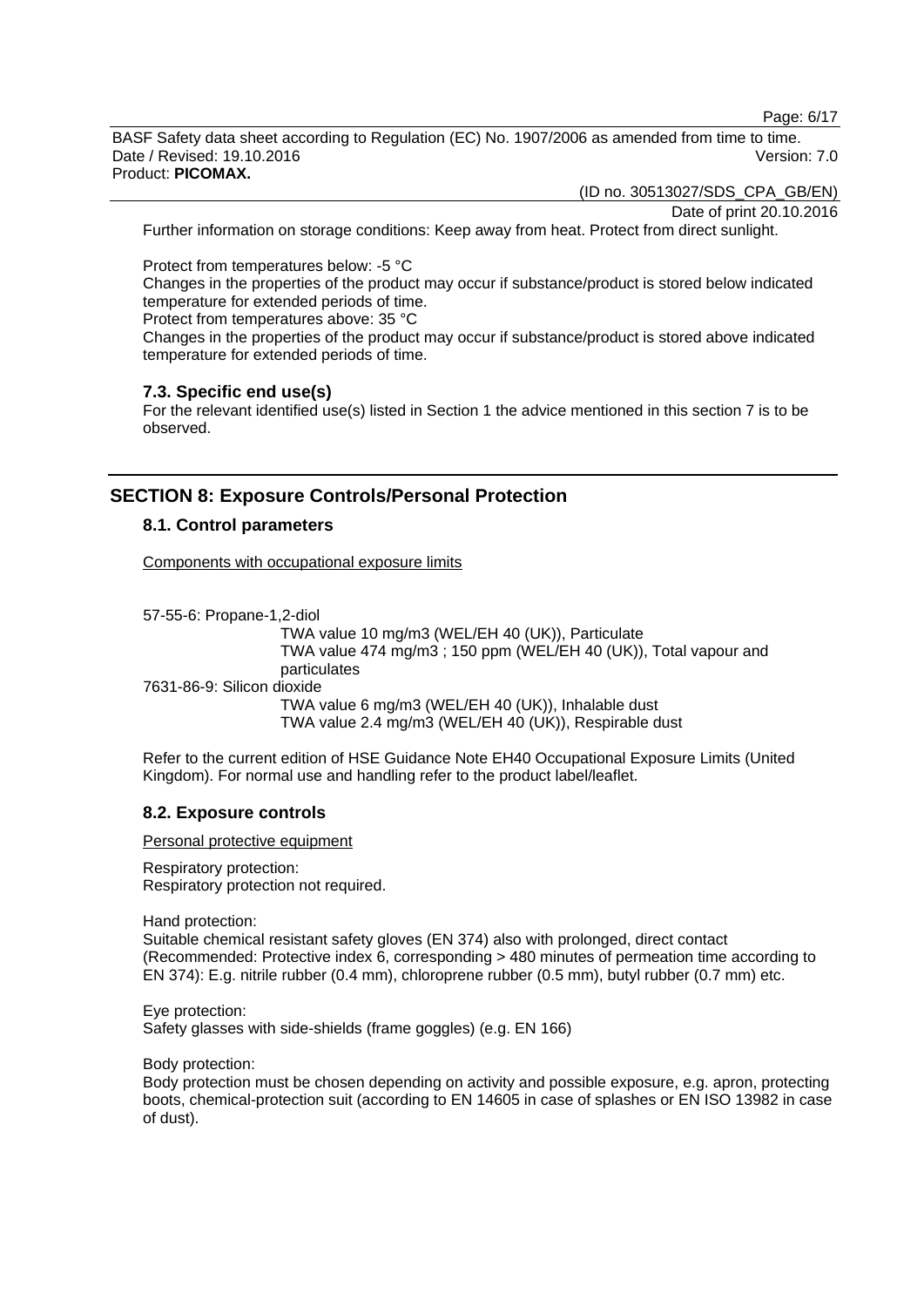Page: 7/17

BASF Safety data sheet according to Regulation (EC) No. 1907/2006 as amended from time to time. Date / Revised: 19.10.2016 Version: 7.0 Product: **PICOMAX.**

(ID no. 30513027/SDS\_CPA\_GB/EN)

Date of print 20.10.2016

General safety and hygiene measures

The statements on personal protective equipment in the instructions for use apply when handling crop-protection agents in final-consumer packing. Wearing of closed work clothing is recommended. Store work clothing separately. Keep away from food, drink and animal feeding stuffs.

Environmental exposure controls For information regarding environmental exposure controls, see Section 6.

### **SECTION 9: Physical and Chemical Properties**

#### **9.1. Information on basic physical and chemical properties**

| Form:                          | suspension                                                |                          |
|--------------------------------|-----------------------------------------------------------|--------------------------|
| Colour:                        | orange                                                    |                          |
| Odour:                         | faint odour, nutty, aromatic                              |                          |
| Odour threshold:               |                                                           |                          |
|                                | Not determined due to potential                           |                          |
|                                | health hazard by inhalation.                              |                          |
| pH value:                      | approx. 6.5 - 8.5                                         |                          |
|                                | (20 °C)                                                   |                          |
|                                | (measured with the undiluted                              |                          |
|                                | substance), The product has not                           |                          |
|                                | been tested. The statement has been                       |                          |
|                                | derived from substances/products of                       |                          |
|                                | a similar structure or composition.                       |                          |
| Freezing point:                | < 0 °C                                                    |                          |
| Boiling point:<br>Flash point: | approx. 100 °C                                            | (DIN EN 22719; ISO 2719) |
|                                | No flash point - Measurement made                         |                          |
|                                | up to the boiling point.                                  |                          |
| Evaporation rate:              |                                                           |                          |
|                                | not applicable                                            |                          |
| Flammability:                  | not flammable                                             |                          |
| Lower explosion limit:         |                                                           |                          |
|                                | As a result of our experience with this                   |                          |
|                                | product and our knowledge of its                          |                          |
|                                | composition we do not expect any                          |                          |
|                                | hazard as long as the product is used                     |                          |
|                                | appropriately and in accordance with                      |                          |
|                                | the intended use.                                         |                          |
| Upper explosion limit:         |                                                           |                          |
|                                | As a result of our experience with this                   |                          |
|                                | product and our knowledge of its                          |                          |
|                                | composition we do not expect any                          |                          |
|                                | hazard as long as the product is used                     |                          |
|                                | appropriately and in accordance with<br>the intended use. |                          |
| Ignition temperature:          | 380 °C                                                    | (DIN EN 14522)           |
|                                |                                                           |                          |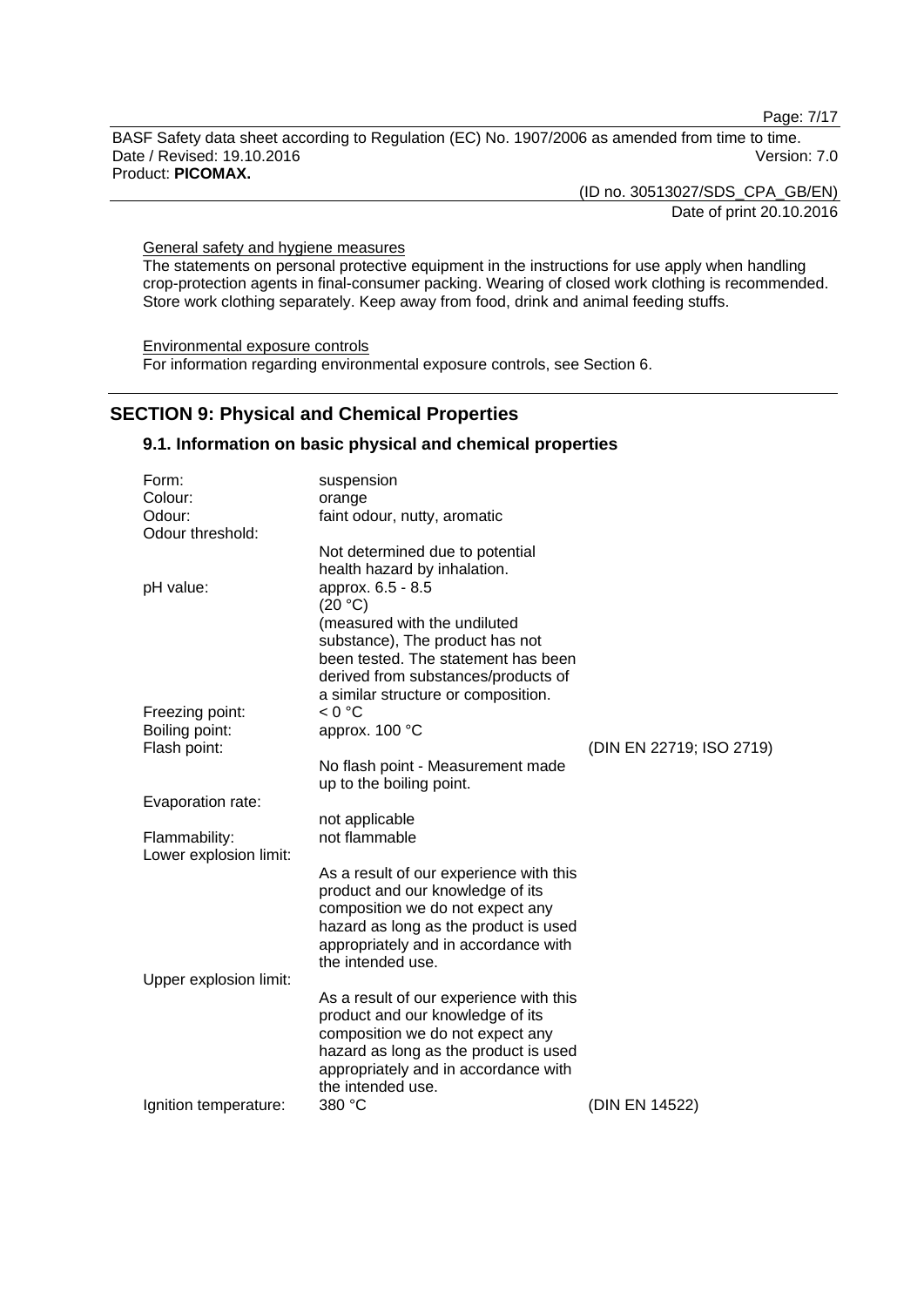Page: 8/17

BASF Safety data sheet according to Regulation (EC) No. 1907/2006 as amended from time to time. Date / Revised: 19.10.2016 Version: 7.0 Product: **PICOMAX.**

(ID no. 30513027/SDS\_CPA\_GB/EN)

Date of print 20.10.2016

| Vapour pressure:                                    | approx. 23 hPa<br>(20 °C)                                              |                      |
|-----------------------------------------------------|------------------------------------------------------------------------|----------------------|
|                                                     | Information applies to the solvent.                                    |                      |
| Density:                                            | approx. 1.1 g/cm3                                                      | (OECD Guideline 109) |
|                                                     | (20 °C)                                                                |                      |
|                                                     | The product has not been tested.                                       |                      |
|                                                     | The statement has been derived from                                    |                      |
|                                                     | substances/products of a similar                                       |                      |
|                                                     | structure or composition.                                              |                      |
| Relative vapour density (air):                      |                                                                        |                      |
|                                                     | not applicable                                                         |                      |
| Solubility in water:                                | dispersible, The product has not                                       |                      |
|                                                     | been tested. The statement has been                                    |                      |
|                                                     | derived from substances/products of                                    |                      |
|                                                     | a similar structure or composition.                                    |                      |
| Partitioning coefficient n-octanol/water (log Kow): |                                                                        |                      |
|                                                     | not applicable                                                         |                      |
| Thermal decomposition: 255 °C, 630 kJ/kg,           |                                                                        |                      |
|                                                     | (onset temperature)                                                    |                      |
|                                                     | Not a substance liable to self-decomposition according to UN transport |                      |
|                                                     | regulations, class 4.1.                                                |                      |
| Viscosity, dynamic:                                 | approx. 134 mPa.s<br>(20 °C)                                           | (OECD 114)           |
|                                                     | The product has not been tested.                                       |                      |
|                                                     | The statement has been derived from                                    |                      |
|                                                     | substances/products of a similar                                       |                      |
|                                                     | structure or composition.                                              |                      |
| Explosion hazard:                                   | not explosive                                                          |                      |
| Fire promoting properties:                          | Based on its structural properties                                     |                      |
|                                                     | the product is not classified as                                       |                      |
|                                                     | oxidizing.                                                             |                      |

### **9.2. Other information**

Other Information:

If necessary, information on other physical and chemical parameters is indicated in this section.

### **SECTION 10: Stability and Reactivity**

#### **10.1. Reactivity**

No hazardous reactions if stored and handled as prescribed/indicated.

#### **10.2. Chemical stability**

The product is stable if stored and handled as prescribed/indicated.

### **10.3. Possibility of hazardous reactions**

No hazardous reactions if stored and handled as prescribed/indicated.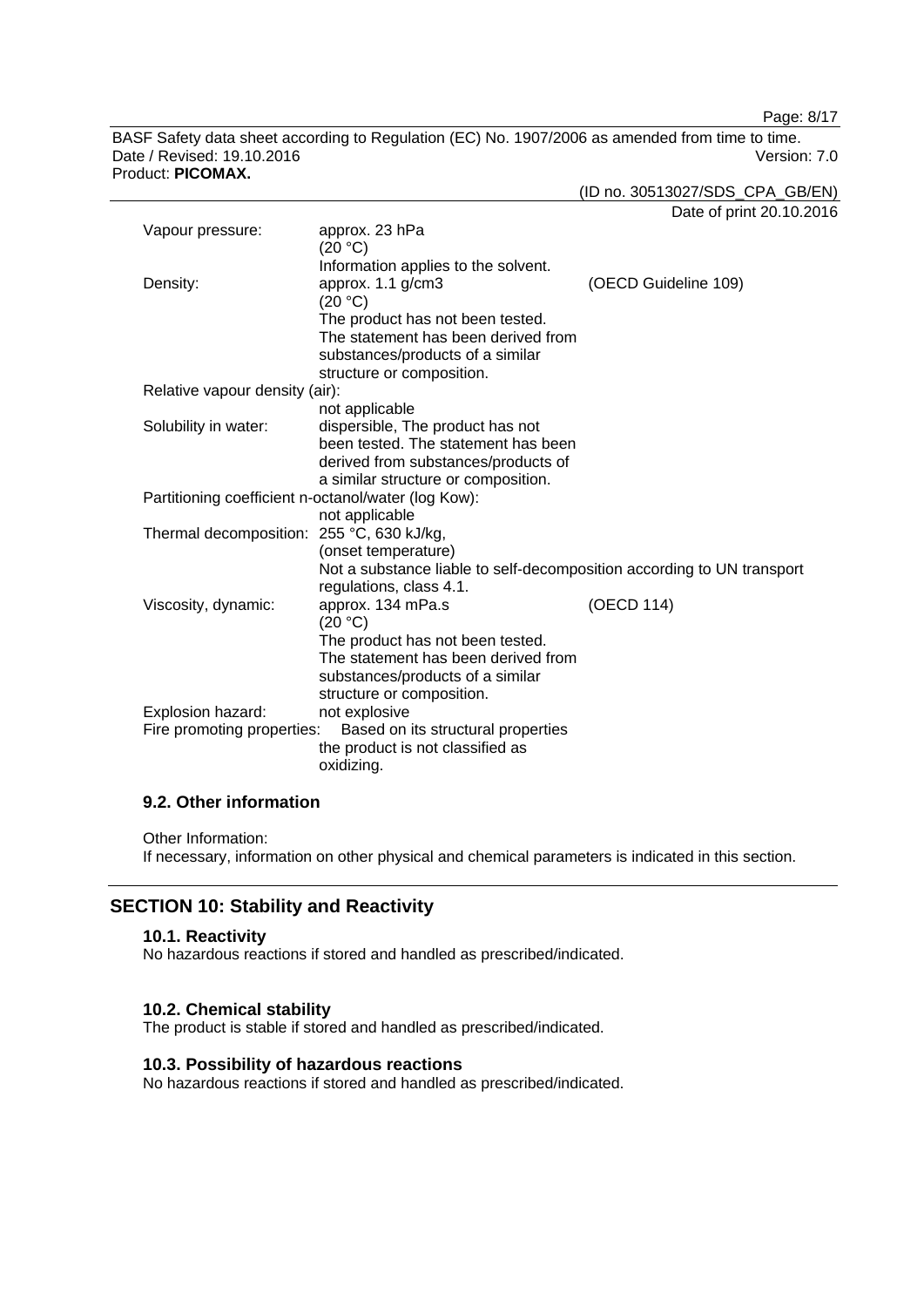Page: 9/17

BASF Safety data sheet according to Regulation (EC) No. 1907/2006 as amended from time to time. Date / Revised: 19.10.2016 **Version: 7.0** Product: **PICOMAX.**

(ID no. 30513027/SDS\_CPA\_GB/EN)

Date of print 20.10.2016

### **10.4. Conditions to avoid**

See MSDS section 7 - Handling and storage.

### **10.5. Incompatible materials**

Substances to avoid: strong oxidizing agents, strong bases, strong acids

#### **10.6. Hazardous decomposition products**

Hazardous decomposition products: No hazardous decomposition products if stored and handled as prescribed/indicated.

### **SECTION 11: Toxicological Information**

### **11.1. Information on toxicological effects**

#### Acute toxicity

Assessment of acute toxicity:

Virtually nontoxic after a single ingestion. Virtually nontoxic after a single skin contact. Virtually nontoxic by inhalation. The product has not been tested. The statement has been derived from substances/products of a similar structure or composition.

Experimental/calculated data: LD50 rat (oral): > 5,000 mg/kg (OECD Guideline 401)

LC50 rat (by inhalation): > 3.75 mg/l 4 h (OECD Guideline 403) No mortality was observed. An aerosol was tested.

LD50 rat (dermal): > 4,000 mg/kg (OECD Guideline 402) No mortality was observed.

#### Irritation

Assessment of irritating effects: Not irritating to the eyes. Not irritating to the skin. The product has not been tested. The statement has been derived from substances/products of a similar structure or composition.

Experimental/calculated data: Skin corrosion/irritation rabbit: non-irritant (Guideline 92/69/EEC, B.4)

Serious eye damage/irritation rabbit: non-irritant (Guideline 92/69/EEC, B.5)

#### Respiratory/Skin sensitization

Assessment of sensitization:

There is no evidence of a skin-sensitizing potential. The product has not been tested. The statement has been derived from the properties of the individual components.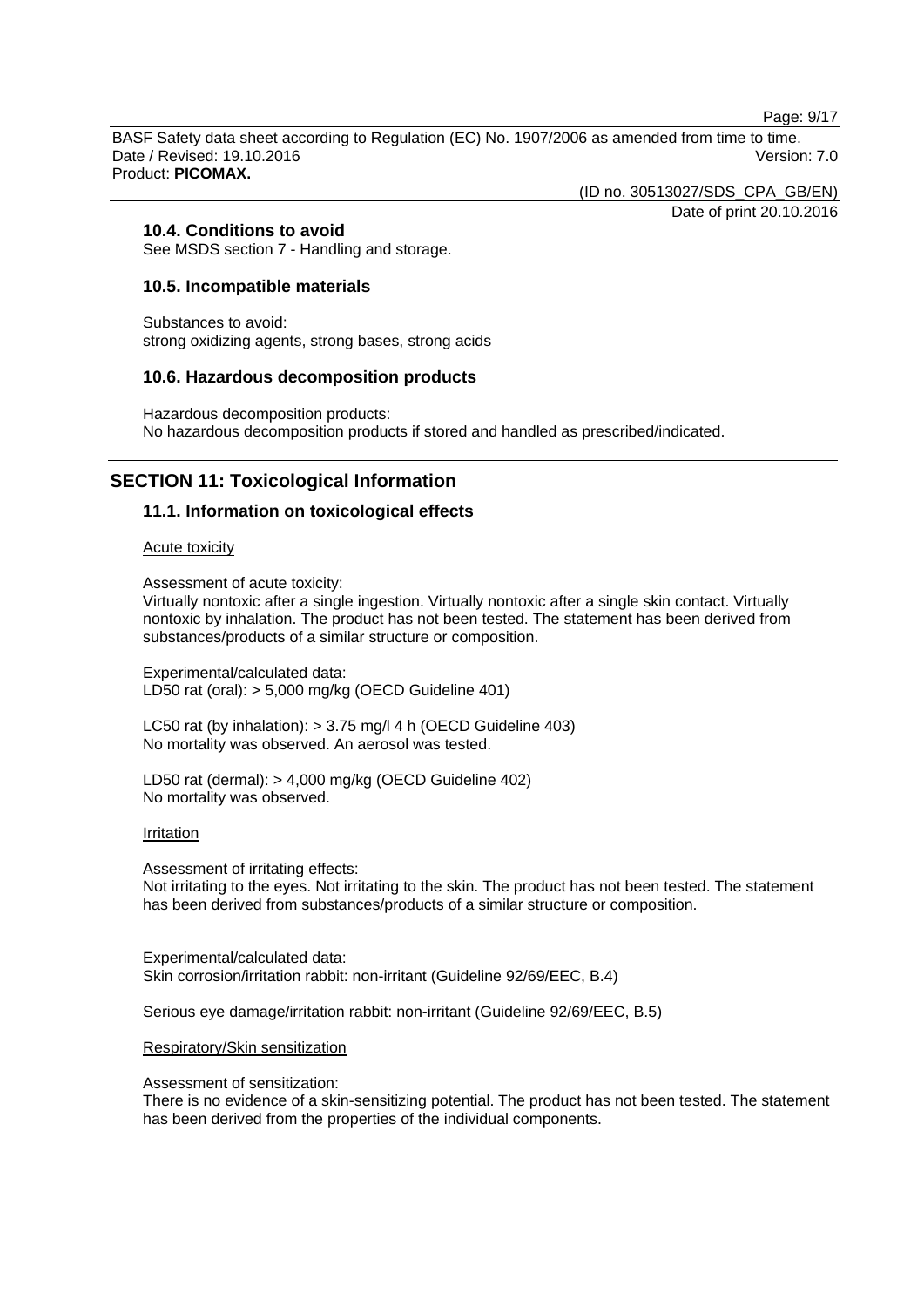Page: 10/17

BASF Safety data sheet according to Regulation (EC) No. 1907/2006 as amended from time to time. Date / Revised: 19.10.2016 Version: 7.0 Product: **PICOMAX.**

(ID no. 30513027/SDS\_CPA\_GB/EN)

Date of print 20.10.2016

Experimental/calculated data:

modified Buehler test guinea pig: Skin sensitizing effects were not observed in animal studies. (Guideline 92/69/EEC, B.6)

Germ cell mutagenicity

#### Assessment of mutagenicity:

The product has not been tested. The statement has been derived from the properties of the individual components. Mutagenicity tests revealed no genotoxic potential.

#### **Carcinogenicity**

Assessment of carcinogenicity:

The product has not been tested. The statement has been derived from the properties of the individual components.

#### *Information on: pendimethalin (ISO); N-(1-ethylpropyl)-2,6-dinitro-3,4-xylidine Assessment of carcinogenicity:*

*In long-term studies in rats the substance induced thyroid tumors. The effect is caused by an animal specific mechanism that has no human counter part. In long-term studies in mice in which the substance was given by feed, a carcinogenic effect was not observed.* ----------------------------------

#### Reproductive toxicity

Assessment of reproduction toxicity:

The product has not been tested. The statement has been derived from the properties of the individual components. The results of animal studies gave no indication of a fertility impairing effect.

#### Developmental toxicity

#### Assessment of teratogenicity:

The product has not been tested. The statement has been derived from the properties of the individual components. Animal studies gave no indication of a developmental toxic effect at doses that were not toxic to the parental animals.

#### Specific target organ toxicity (single exposure)

#### Assessment of STOT single:

Based on the available information there is no specific target organ toxicity to be expected after a single exposure.

Remarks: The product has not been tested. The statement has been derived from the properties of the individual components.

#### Repeated dose toxicity and Specific target organ toxicity (repeated exposure)

#### Assessment of repeated dose toxicity:

The product has not been tested. The statement has been derived from the properties of the individual components.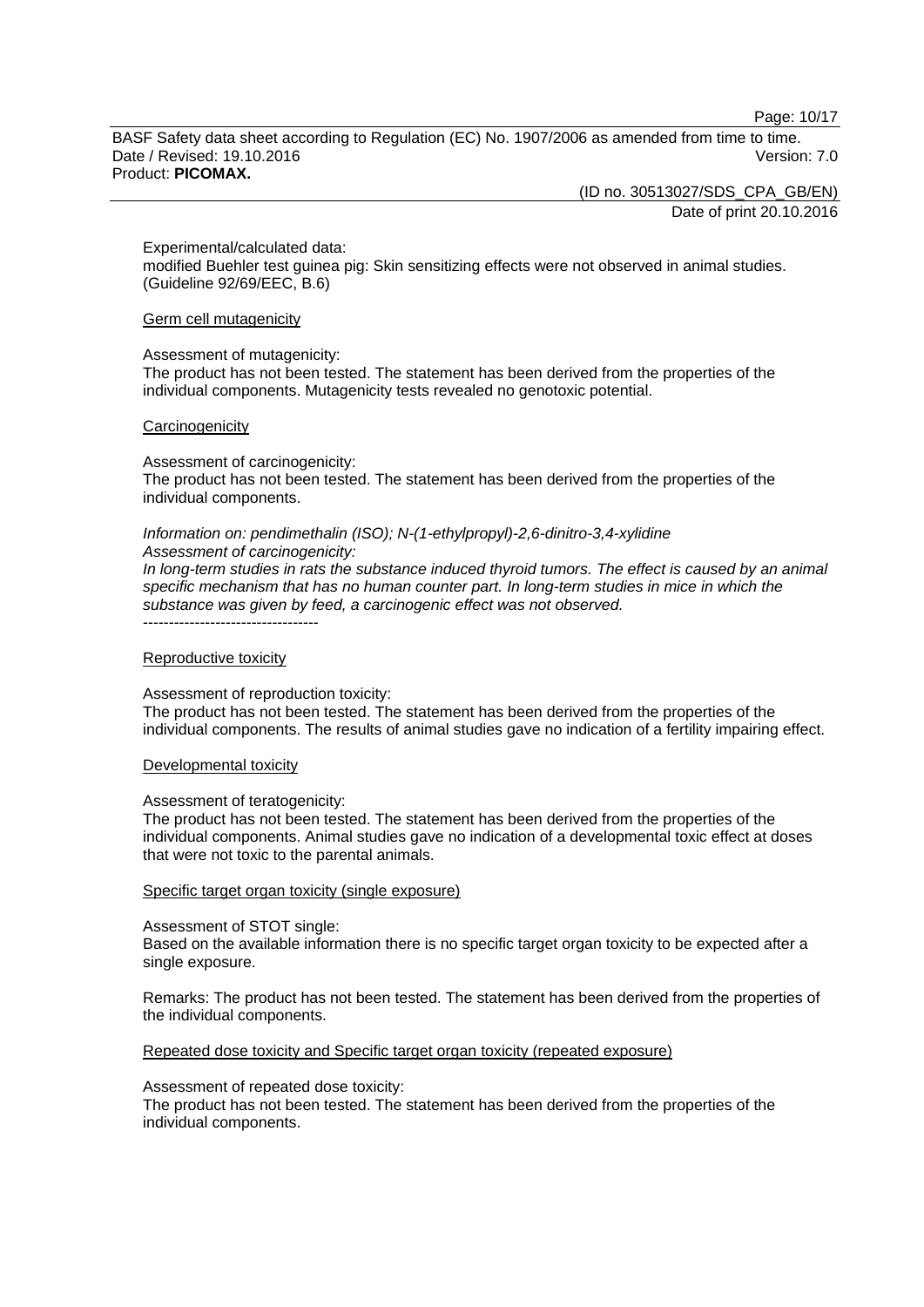Page: 11/17

BASF Safety data sheet according to Regulation (EC) No. 1907/2006 as amended from time to time. Date / Revised: 19.10.2016 **Version: 7.0** Product: **PICOMAX.**

> (ID no. 30513027/SDS\_CPA\_GB/EN) Date of print 20.10.2016

*Information on: pendimethalin (ISO); N-(1-ethylpropyl)-2,6-dinitro-3,4-xylidine Assessment of repeated dose toxicity: No substance-specific organtoxicity was observed after repeated administration to animals. Adaptive effects were observed after repeated exposure in animal studies.*

*Information on: picolinafen (ISO); 2-Pyridinecarboxamide, N-(4-fluorophenyl)-6-[3- (trifluoromethyl)phenoxy]- Assessment of repeated dose toxicity: Repeated exposure to large quantities may affect certain organs.*

*Information on: Silicon dioxide Assessment of repeated dose toxicity: Repeated inhalative uptake of particles/dust reaching the alveoli may cause damage to the lungs.* ----------------------------------

#### Aspiration hazard

No aspiration hazard expected. The product has not been tested. The statement has been derived from the properties of the individual components.

#### Other relevant toxicity information

Misuse can be harmful to health.

### **SECTION 12: Ecological Information**

#### **12.1. Toxicity**

Assessment of aquatic toxicity: Very toxic to aquatic life with long lasting effects. The product has not been tested. The statement has been derived from substances/products of a similar structure or composition.

Toxicity to fish:

LC50 (96 h) 4.08 mg/l, Oncorhynchus mykiss (OPP 72-1 (EPA-Guideline), Flow through.) The product has not been tested. The statement has been derived from substances/products of a similar structure or composition.

Aquatic invertebrates: EC50 (48 h) 9.81 mg/l, Daphnia magna (OPP 72-2 (EPA-guideline), static) The product has not been tested. The statement has been derived from substances/products of a similar structure or composition.

Aquatic plants: EC50 (72 h) 0.0299 mg/l (growth rate), Selenastrum capricornutum (OECD Guideline 201, static)

No observed effect concentration (72 h) 0.0017 mg/l, Selenastrum capricornutum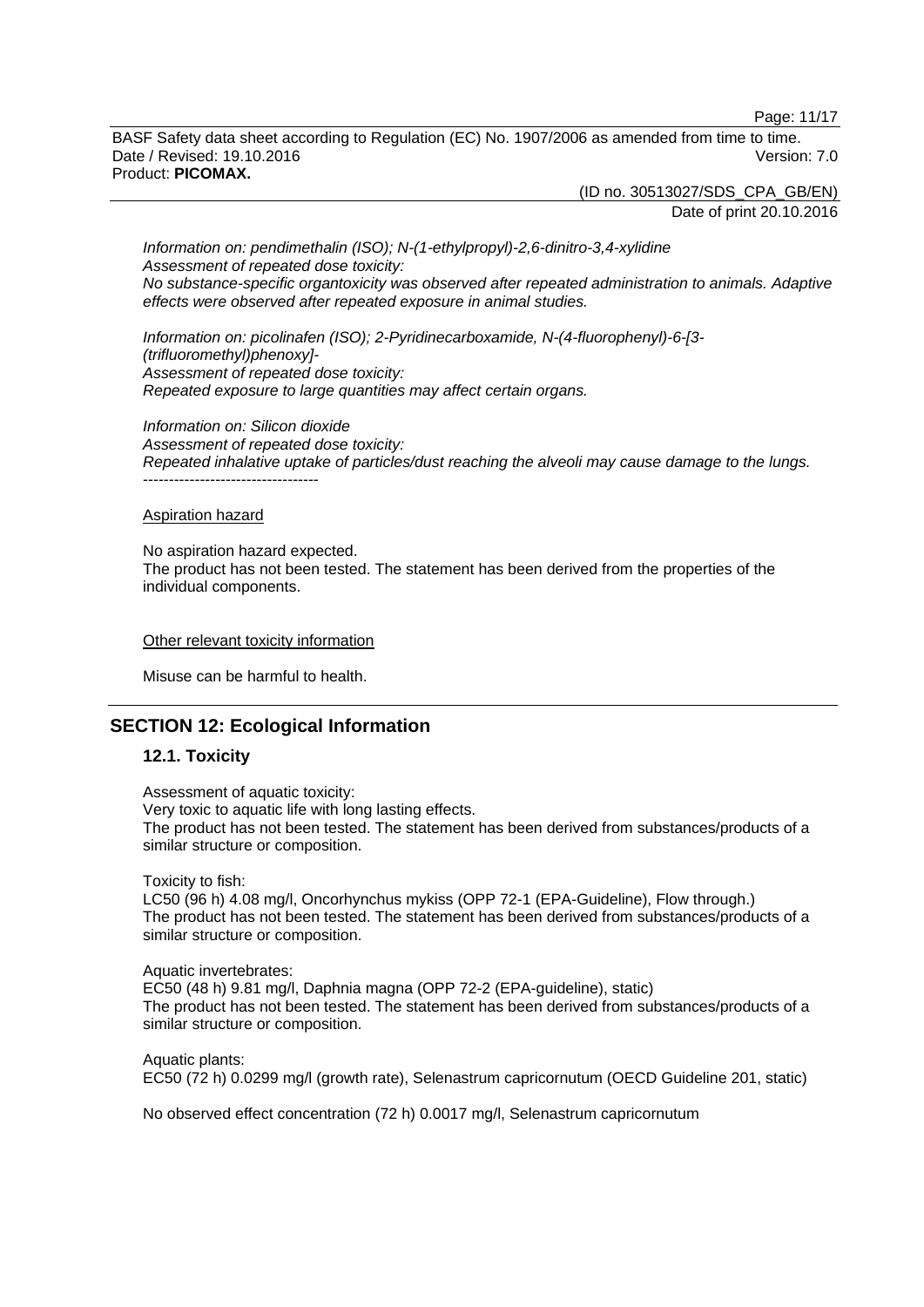Page: 12/17

BASF Safety data sheet according to Regulation (EC) No. 1907/2006 as amended from time to time. Date / Revised: 19.10.2016 **Version: 7.0** Product: **PICOMAX.**

(ID no. 30513027/SDS\_CPA\_GB/EN)

Date of print 20.10.2016

Chronic toxicity to fish:

No observed effect concentration (28 d) 0.486 mg/l, Oncorhynchus mykiss The product has not been tested. The statement has been derived from substances/products of a similar structure or composition.

Chronic toxicity to aquatic invertebrates: No observed effect concentration (21 d) 0.00881 mg/l, Daphnia magna

### **12.2. Persistence and degradability**

Assessment biodegradation and elimination (H2O): The product has not been tested. The statement has been derived from the properties of the individual components.

*Information on: pendimethalin (ISO); N-(1-ethylpropyl)-2,6-dinitro-3,4-xylidine Assessment biodegradation and elimination (H2O): Not readily biodegradable (by OECD criteria).*

*Information on: picolinafen (ISO); 2-Pyridinecarboxamide, N-(4-fluorophenyl)-6-[3- (trifluoromethyl)phenoxy]- Assessment biodegradation and elimination (H2O): Not readily biodegradable (by OECD criteria).*

----------------------------------

### **12.3. Bioaccumulative potential**

Assessment bioaccumulation potential: The product has not been tested. The statement has been derived from the properties of the individual components.

*Information on: pendimethalin (ISO); N-(1-ethylpropyl)-2,6-dinitro-3,4-xylidine Bioaccumulation potential: Bioconcentration factor: 5,100 Based on a weight of evidence, the compound will not bioaccumulate.*

*Information on: picolinafen (ISO); 2-Pyridinecarboxamide, N-(4-fluorophenyl)-6-[3- (trifluoromethyl)phenoxy]- Bioaccumulation potential: Bioconcentration factor: 580 Accumulation in organisms is not to be expected.* ----------------------------------

### **12.4. Mobility in soil**

Assessment transport between environmental compartments: Adsorption in soil: The product has not been tested. The statement has been derived from the properties of the individual components.

*Information on: pendimethalin (ISO); N-(1-ethylpropyl)-2,6-dinitro-3,4-xylidine Assessment transport between environmental compartments:*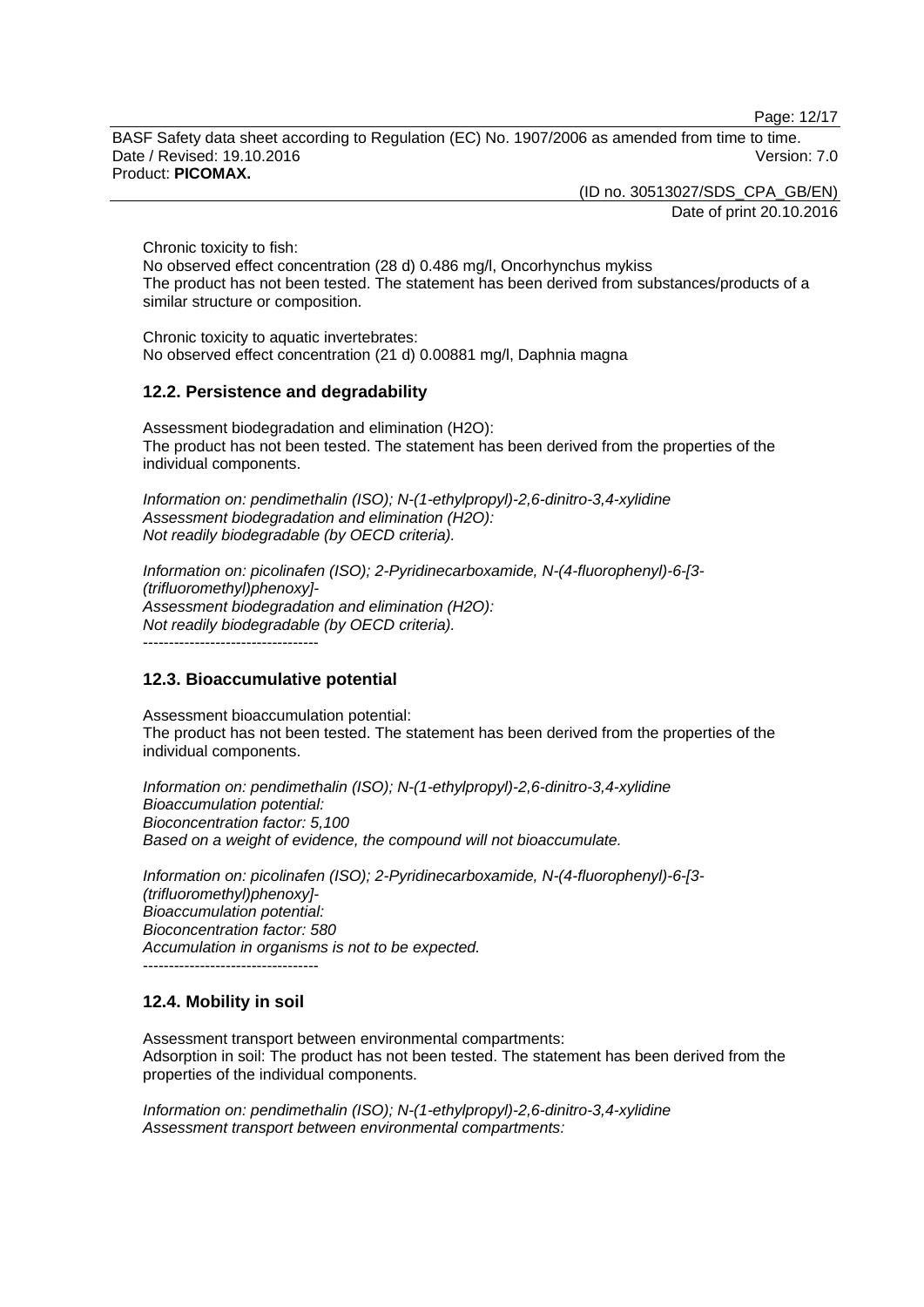Page: 13/17

BASF Safety data sheet according to Regulation (EC) No. 1907/2006 as amended from time to time. Date / Revised: 19.10.2016 Version: 7.0 Product: **PICOMAX.**

(ID no. 30513027/SDS\_CPA\_GB/EN)

Date of print 20.10.2016

*Volatility: The substance will slowly evaporate into the atmosphere from the water surface. Adsorption in soil: Following exposure to soil, adsorption to solid soil particles is probable, therefore contamination of groundwater is not expected.*

*Information on: picolinafen (ISO); 2-Pyridinecarboxamide, N-(4-fluorophenyl)-6-[3- (trifluoromethyl)phenoxy]- Assessment transport between environmental compartments: Adsorption in soil: Following exposure to soil, adsorption to solid soil particles is probable, therefore contamination of groundwater is not expected.*  $-$ 

### **12.5. Results of PBT and vPvB assessment**

The product does not contain a substance fulfilling the PBT (persistent/bioaccumulative/toxic) criteria or the vPvB (very persistent/very bioaccumulative) criteria.

#### **12.6. Other adverse effects**

The product does not contain substances that are listed in Regulation (EC) 1005/2009 on substances that deplete the ozone layer.

### **12.7. Additional information**

Other ecotoxicological advice: Do not discharge product into the environment without control.

### **SECTION 13: Disposal Considerations**

### **13.1. Waste treatment methods**

Must be disposed of or incinerated in accordance with local regulations.

The UK Environmental Protection (Duty of Care) Regulations (EP) and amendments should be noted (United Kingdom).

This product and any uncleaned containers must be disposed of as hazardous waste in accordance with the 2005 Hazardous Waste Regulations and amendments (United Kingdom)

Contaminated packaging: Contaminated packaging should be emptied as far as possible and disposed of in the same manner as the substance/product.

### **SECTION 14: Transport Information**

#### **Land transport**

ADR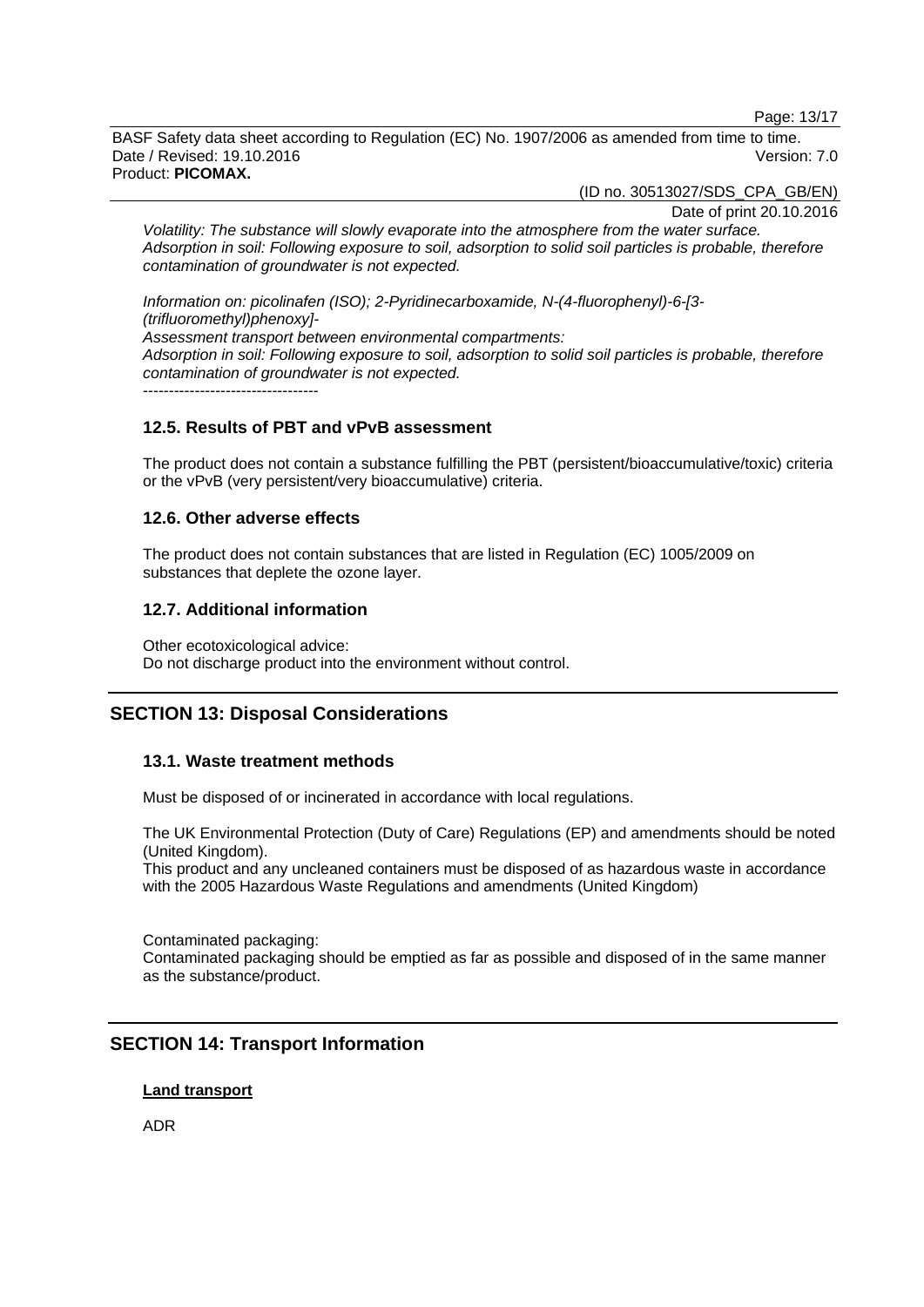Page: 14/17

BASF Safety data sheet according to Regulation (EC) No. 1907/2006 as amended from time to time. Date / Revised: 19.10.2016 Version: 7.0 Product: **PICOMAX.**

(ID no. 30513027/SDS\_CPA\_GB/EN)

| Date of print 20.10.2016 |  |  |
|--------------------------|--|--|
|--------------------------|--|--|

| UN number<br>UN proper shipping name:<br>Transport hazard class(es):<br>Packing group:<br>Environmental hazards:<br>Special precautions for<br>user: | <b>UN3082</b><br>ENVIRONMENTALLY HAZARDOUS SUBSTANCE, LIQUID,<br>N.O.S. (contains PENDIMETHALIN)<br>9, EHSM<br>III<br>yes<br>Tunnel code: E |
|------------------------------------------------------------------------------------------------------------------------------------------------------|---------------------------------------------------------------------------------------------------------------------------------------------|
| <b>RID</b>                                                                                                                                           |                                                                                                                                             |
| UN number<br>UN proper shipping name:                                                                                                                | <b>UN3082</b><br>ENVIRONMENTALLY HAZARDOUS SUBSTANCE, LIQUID,<br>N.O.S. (contains PENDIMETHALIN)                                            |
| Transport hazard class(es):<br>Packing group:<br>Environmental hazards:<br>Special precautions for<br>user:                                          | 9, EHSM<br>III<br>yes<br>None known                                                                                                         |
| <b>Inland waterway transport</b><br><b>ADN</b>                                                                                                       |                                                                                                                                             |
| UN number<br>UN proper shipping name:                                                                                                                | <b>UN3082</b><br>ENVIRONMENTALLY HAZARDOUS SUBSTANCE, LIQUID,<br>N.O.S. (contains PENDIMETHALIN)                                            |
| Transport hazard class(es):<br>Packing group:<br>Environmental hazards:<br>Special precautions for<br>user:                                          | 9, EHSM<br>III<br>yes<br>None known                                                                                                         |
| <b>Transport in inland waterway vessel</b><br>Not evaluated                                                                                          |                                                                                                                                             |
| <u>Sea transport</u>                                                                                                                                 |                                                                                                                                             |
| <b>IMDG</b>                                                                                                                                          |                                                                                                                                             |
| UN number:<br>UN proper shipping name:                                                                                                               | <b>UN 3082</b><br>ENVIRONMENTALLY HAZARDOUS SUBSTANCE, LIQUID,<br>N.O.S. (contains PENDIMETHALIN)                                           |
| Transport hazard class(es):<br>Packing group:<br>Environmental hazards:                                                                              | 9, EHSM<br>$\mathbf{III}$                                                                                                                   |
|                                                                                                                                                      | yes<br>Marine pollutant: YES                                                                                                                |
| Special precautions for<br>user:                                                                                                                     | None known                                                                                                                                  |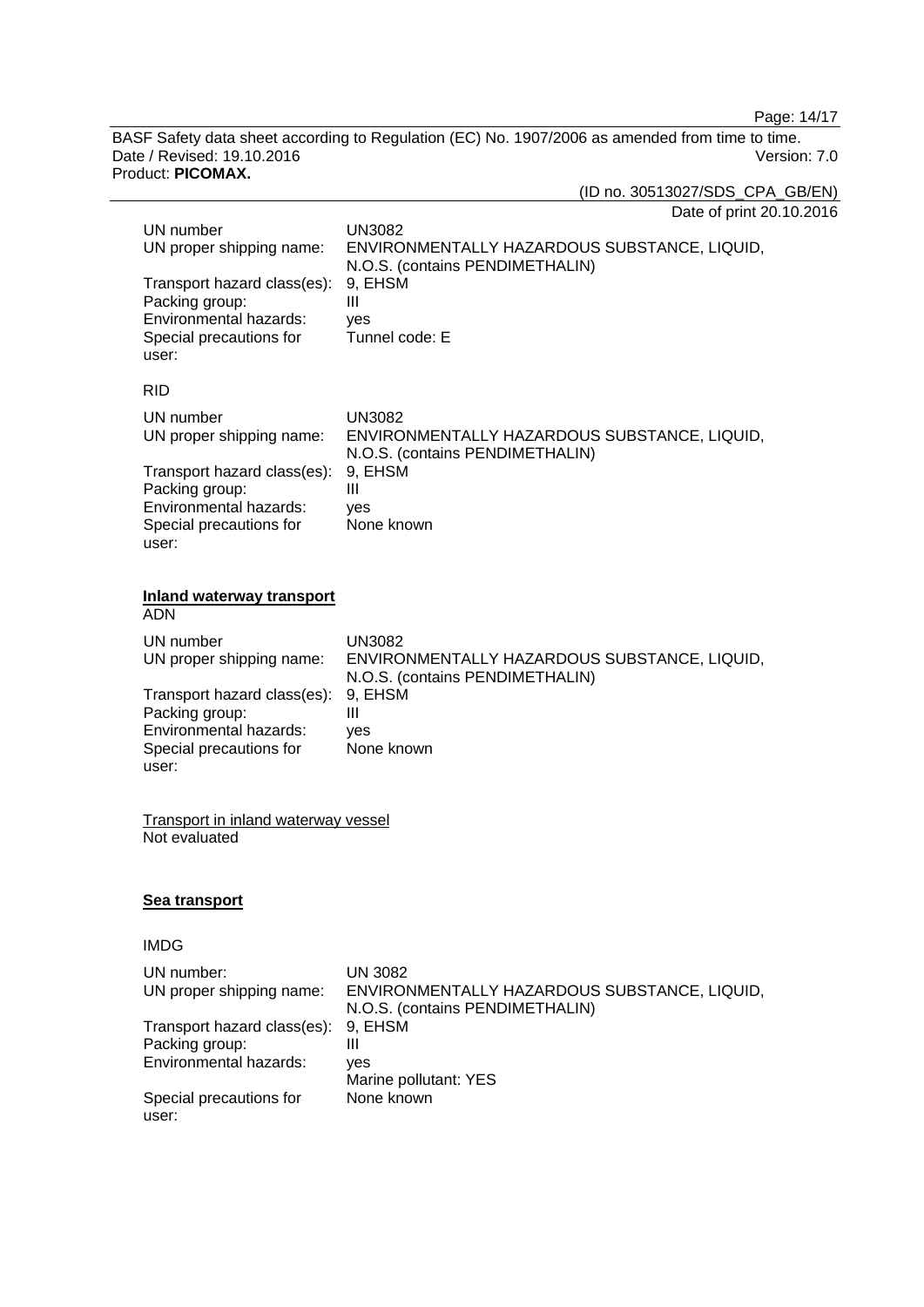Page: 15/17

BASF Safety data sheet according to Regulation (EC) No. 1907/2006 as amended from time to time. Date / Revised: 19.10.2016 **Version: 7.0** Product: **PICOMAX.**

> (ID no. 30513027/SDS\_CPA\_GB/EN) Date of print 20.10.2016

#### **Air transport**

### IATA/ICAO

| UN number:                          | UN 3082                                      |
|-------------------------------------|----------------------------------------------|
| UN proper shipping name:            | ENVIRONMENTALLY HAZARDOUS SUBSTANCE, LIQUID, |
|                                     | N.O.S. (contains PENDIMETHALIN)              |
| Transport hazard class(es): 9, EHSM |                                              |
| Packing group:                      | Ш                                            |
| Environmental hazards:              | ves                                          |
| Special precautions for             | None known                                   |
| user:                               |                                              |

#### **14.1. UN number**

See corresponding entries for "UN number" for the respective regulations in the tables above.

#### **14.2. UN proper shipping name**

See corresponding entries for "UN proper shipping name" for the respective regulations in the tables above.

#### **14.3. Transport hazard class(es)**

See corresponding entries for "Transport hazard class(es)" for the respective regulations in the tables above.

#### **14.4. Packing group**

See corresponding entries for "Packing group" for the respective regulations in the tables above.

#### **14.5. Environmental hazards**

See corresponding entries for "Environmental hazards" for the respective regulations in the tables above.

#### **14.6. Special precautions for user**

See corresponding entries for "Special precautions for user" for the respective regulations in the tables above.

#### **14.7. Transport in bulk according to Annex II of MARPOL and the IBC Code**

| Regulation:         | Not evaluated |
|---------------------|---------------|
| Shipment approved:  | Not evaluated |
| Pollution name:     | Not evaluated |
| Pollution category: | Not evaluated |
| Ship Type:          | Not evaluated |

#### **Further information**

This product is subject to the most recent edition of "The Carriage of Dangerous Goods and Use of Transportable Pressure Equipment Regulations" and their amendments (United Kingdom).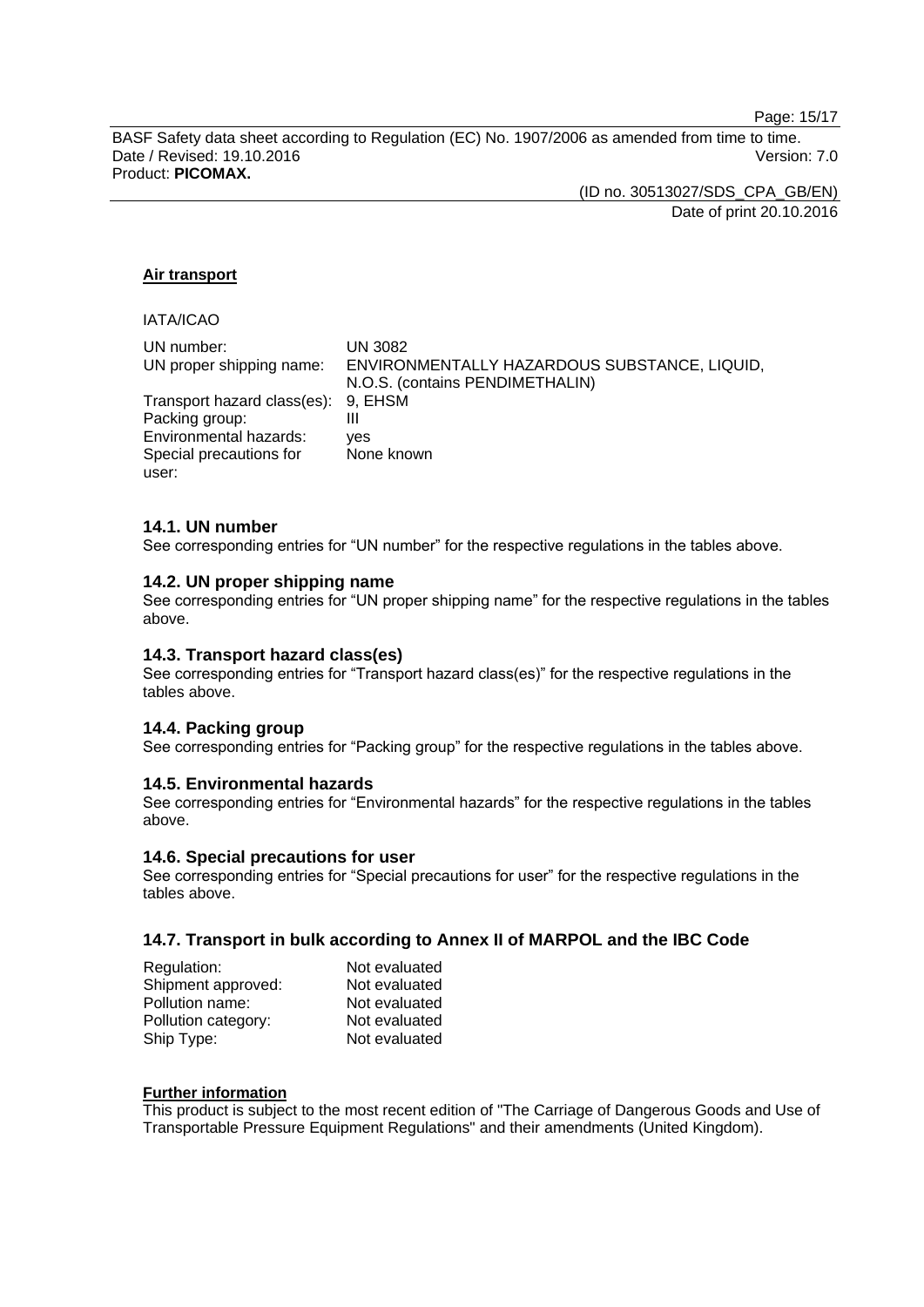Page: 16/17

BASF Safety data sheet according to Regulation (EC) No. 1907/2006 as amended from time to time. Date / Revised: 19.10.2016 Version: 7.0 Product: **PICOMAX.**

> (ID no. 30513027/SDS\_CPA\_GB/EN) Date of print 20.10.2016

### **SECTION 15: Regulatory Information**

### **15.1. Safety, health and environmental regulations/legislation specific for the substance or mixture**

This product is classified under the European CLP Regulation.

The data should be considered when making any assessment under the Control of Substances Hazardous to Health Regulations (COSHH), and related guidance, for example, 'COSHH Essentials' (United Kingdom).

This product may be subject to the Control of Major Accident Hazards Regulations (COMAH), and amendments if specific threshold tonnages are exceeded (United Kingdom).

#### **15.2. Chemical Safety Assessment**

Advice on product handling can be found in sections 7 and 8 of this safety data sheet.

### **SECTION 16: Other Information**

For proper and safe use of this product, please refer to the approval conditions laid down on the product label.

Full text of the classifications, including the hazard classes and the hazard statements, if mentioned in section 2 or 3:

| Hazardous to the aquatic environment - acute                                                 |
|----------------------------------------------------------------------------------------------|
| Hazardous to the aquatic environment - chronic                                               |
| Skin sensitization                                                                           |
| Acute toxicity                                                                               |
| Skin corrosion/irritation                                                                    |
| Serious eye damage/eye irritation                                                            |
| Very toxic to aquatic life with long lasting effects.                                        |
| To avoid risks to human health and the environment, comply with the<br>instructions for use. |
| May cause an allergic skin reaction.                                                         |
| Very toxic to aquatic life.                                                                  |
| Causes serious eye damage.                                                                   |
| Causes skin irritation.                                                                      |
| Harmful if swallowed.                                                                        |
|                                                                                              |

If you have any queries relating to this MSDS, it's contents or any other product safety related questions, please write to the following e-mail address: product-safety-north@basf.com

The data contained in this safety data sheet are based on our current knowledge and experience and describe the product only with regard to safety requirements. This safety data sheet is neither a Certificate of Analysis (CoA) nor technical data sheet and shall not be mistaken for a specification agreement. Identified uses in this safety data sheet do neither represent an agreement on the corresponding contractual quality of the substance/mixture nor a contractually designated use. It is the